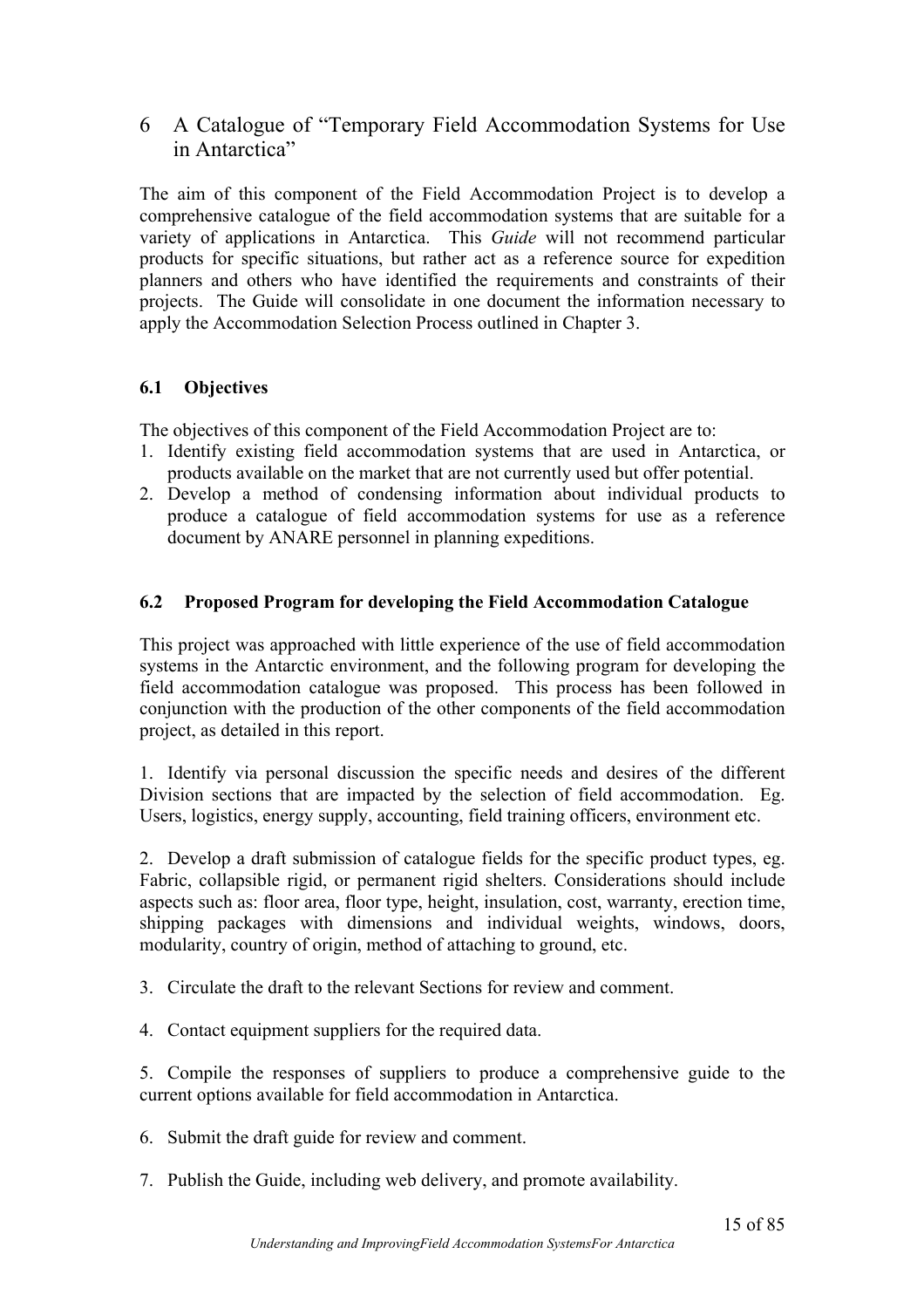## **6.3 Progress to date of the Field Accommodation Catalogue**

- 1. The existing systems that serve ANARE were identified in the Historic Review in Chapter 5 (Appendix C). Potential suppliers of alternative field accommodation systems have been identified by market research efforts, and by pursuing retained knowledge within the Division.
- 2. An initial summary has been produced of suitable Temporary Field Accommodation Systems, outlining the general system styles and prominent suppliers. This information follows.
- 3. A draft document has been developed (and introduced in Appendix B) to capture standard data from product suppliers for production of the catalogue, via input from appropriate AAD personnel. Some product suppliers are currently responding to enquiries made with the draft document.
- 4. This component of the larger Project is on-going as new products will continually emerge, however, once the process has been formalised, maintenance of the field accommodation Guide will be less labour intensive.

### **6.4 Summary of Antarctic Field Accommodation Products**

The following information documents the preliminary results of an ongoing review investigating field accommodation systems for use in Antarctica. Components of the review have included analysis of the temporary accommodation systems deployed in the past by the AAD, and identification of the specific design factors that must be considered when selecting or designing future accommodation systems. These components are not directly addressed in this information.

Three broad categories of temporary shelter systems have been identified, and are examined in this document. The categories are:

- 1. Fabric structures Erecting
- 2. Rigid structures Low Weight
- 3. Rigid structures Durable

In addition, two further categories will be examined due to potential applications within the activities of the Division. The categories include:

- 1. Fabric structures Large capacity
- 2. Fabric structures Inflatable

For each category, a brief analysis is made of the standard characteristics of the products present in the category and review of the product suppliers as identified at this time.

Notice should be taken that although a large number of suppliers exist around the world for a diverse array of temporary accommodation products, many are not designed for deployment in polar conditions. This fact has been well recognised by the Division in the past and this review seeks to broaden the field of potential suppliers of products to the Division. Identification of suitable products is difficult, and inputs of direct or associated experience are encouraged.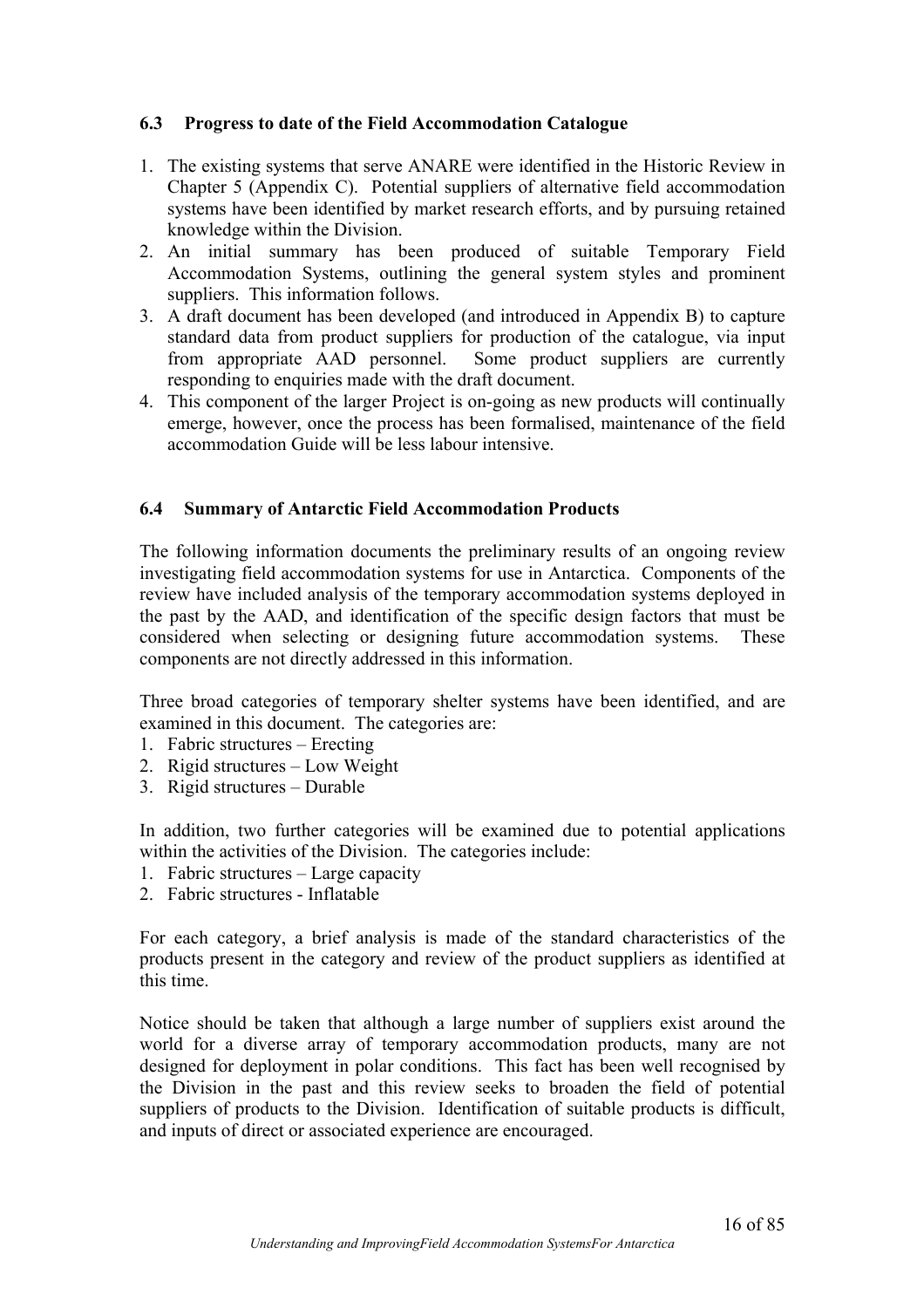### *Fabric Structures – Erecting*

With the advantages of low structural weight, limited shipping volume, minimum environmental impact, and reduced initial costs, traditional 'tent' shelters are available in a wide variety of sizes, shapes, quality levels and performance standards. Focusing on products that offer a balance between erection complexity, user comfort, and ease of deployment (but excluding smaller hiking tents), at least five manufacturers have been identified as offering fabric structures suitable for meeting the needs of the Division. An additional advantage of these shelters is the flexibility to combine multiple shelters to increase total length. Disadvantages include the low thermal mass of the shelters and the increased complexity of assembly. Refer to Figures 1 & 2 over.

Two manufacturers (*Weatherhaven* and *Alaska Industrial Resources*) are internationally recognised as leaders in the market for extreme-environment shelters, can claim extensive field experience in Antarctica, and both offer sophisticated product solutions to meet a wide variety of applications. The quality and reputation of these products does come at a high initial price, particularly with the current AUD/US\$ exchange rates.

*Summary*: High quality, proven performance, low weight & volume, high \$.

An alternate manufacturer (*Rac-Tent Shelter Systems*), new to the market from NZ, offers a similar product to the two leaders, but at a significant cost saving. Field experience, although limited in Antarctica to multiple seasons at a NASA project near McMurdo, should not be discounted with excellent performance reported by the manufacturer. Contact is being established with the supplier to confirm availability of the product, prices, and specifications. This product has high potential to offer quality, low cost, and readily portable accommodation in Antarctica.

*Summary*: High potential, limited performance proof, low weight and volume, low \$.

Other products include military-styled rapid erect shelters or industrial-style fabric shelters. Many of the products appear generally to not meet the specifications required for deployment in coastal polar regions (primarily wind speeds) or offer little thermal comfort for occupants. However, for specific applications such as vehicle shelters, these products may be suitable.



*Figures 1 & 2: Examples of erecting fabric shelter systems.* Images courtesy of Weatherhaven.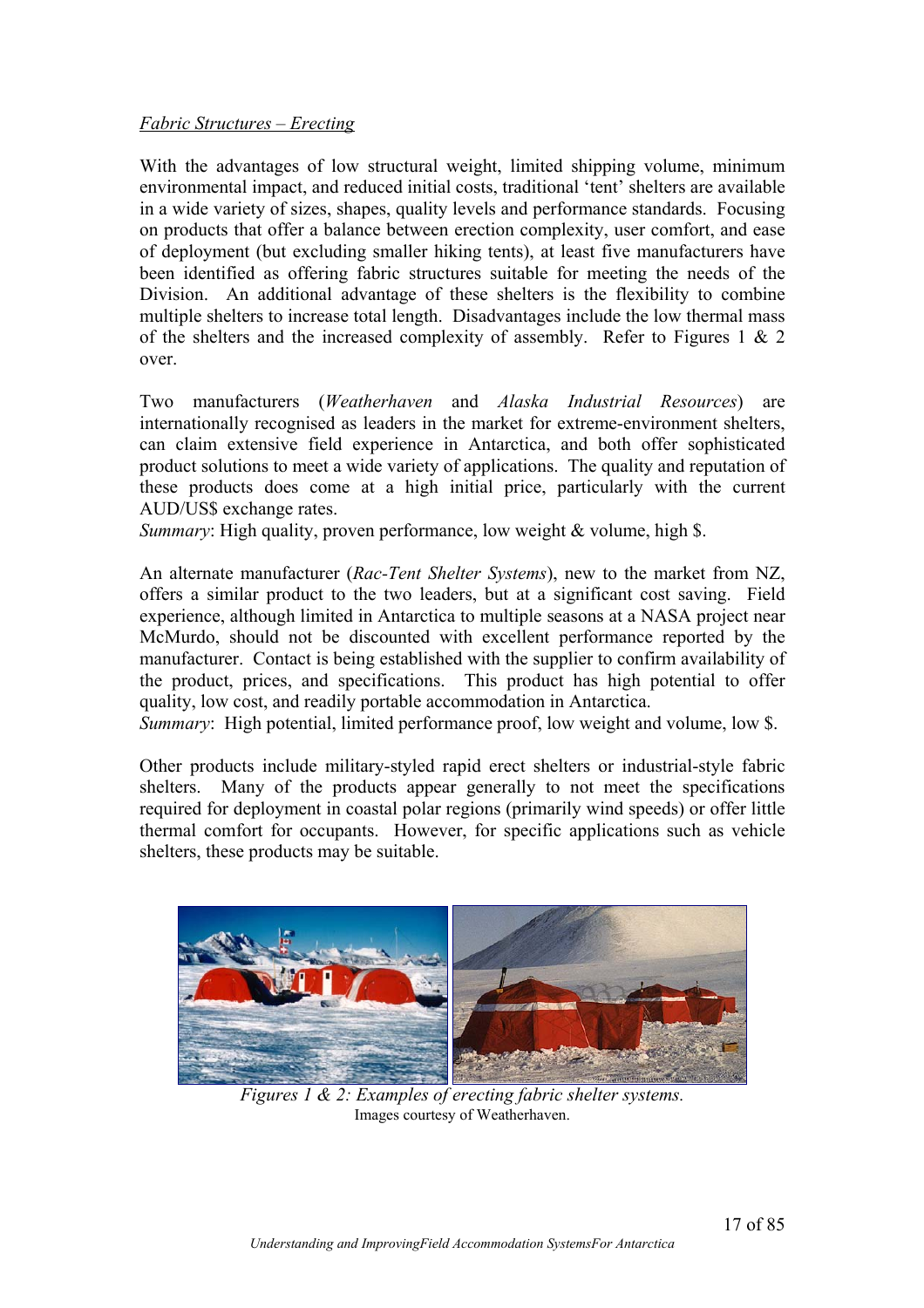### *Rigid structures - low weight*

These structures offer greater structural support and thermal insulation when compared to fabric shelters, without significant increases in shipping weights and volumes. Rigid shelters constructed from low weight materials have a long history of deployment in Antarctica. Examples of such buildings include the well-proven Apple huts and Googies, both locally manufactured from fibreglass. A variety of other products are also available, such as the recently trialed tank huts of Heard Island.

Low weight rigid shelters appear to generally be small in size, but offer the advantage of an insulated, readily deployable shelter that can often be transported by helicopter and left in the field for extended periods of time. Some products allow the expansion of individual modules to increase total shelter size, but this capability is not common to all systems. Although not an extensive list, products available in this category include:

*Apple huts* and *Googies* – locally manufactured for over a decade, the Apple huts are a proven accommodation solution for small numbers of occupants or as emergency shelters. Also locally manufactured, the Googie shelters have been deployed successfully in a number of polar environments. Although smaller in size than the Googies, the Apple huts bear the advantage of being disassemble-able for transport. Further disadvantages with the Googies included large shipping volumes required relative to their interior volume and the need for dedicated ring-mounts for the shelters. An additional complication to the deployment of Googies is that they are no longer in production and components of the design were never completed. Refer to Figures 3 & 4 over.

*Summary:* Proven performance, low weight and volume, low but rising \$.



*Figures 3 & 4: Apple hut and Googie.*  AAD Image.

*Tank huts* – deployed for the first time in 2000-1, the tank huts were a novel solution to providing accommodation in the sub-Antarctic. With the advantages of low weight and potential low cost, and further development of the design to overcome a number of faults identified through field use, the tank huts represent a versatile solution to future accommodation needs. Opportunity exists to develop custom-designed tank huts to address specific needs such as Communications huts, ready for rapid deployment in field environments. At present, the tank huts are not an ideal shelter system and efforts are underway to improve the design and operation. Refer to Figure 5 below.

*Summary*: Developing design, custom fit out, low weight, low \$.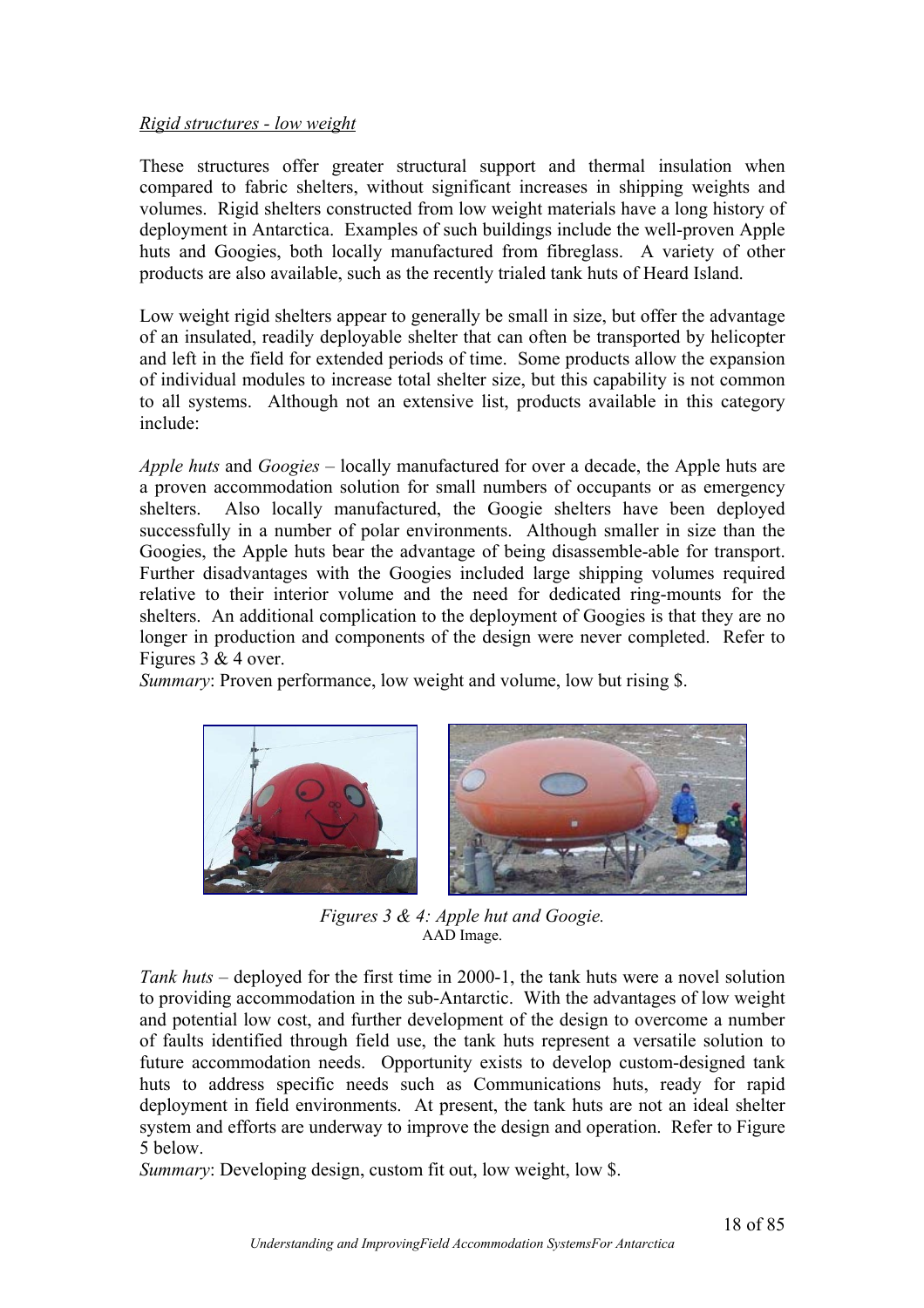

*Figure 5: Tank huts deployed on Heard Island.* AAD Image.

*Weatherhaven MECC containers* – (Mobile Expanding Container System) this product combines fabric structure technology with standard ISO shipping containers to produce a hybrid shelter capable of increasing floor area by 300% within minutes via expanding panels. Although heavier than the other low-weight options presented, the rugged construction of the self-contained MECC module provides durability and interior storage capacity during transport with the bonus of a large interior volume upon deployment. The MECC system can include internal electrical systems and lighting, although these systems do not comply to relevant Australian standards and modifications must be undertaken at additional cost in Australia. The MECC system was reported to have performed well for the German Antarctic Program during a winter in the Antarctic environment. As with the fabric-only structures from this market leader in extreme-environment structures, the quality of Weatherhaven products comes at a relatively high price. Refer to Figure 6 below.

*Summary*: high quality, limited performance data, 300% expansion of volume, high \$.



*Figure 6: the Weatherhaven MECC expandable shelter.*  Image courtesy of Weatherhaven.

*Fibreglass modular shelters* – A number of fibreglass (or concrete) based portable building systems are available on the general market that apply similar principles to the Apple huts identified above. Many offer variations in shelter size and shape via an assortment of panel components to offer a versatile solution to shelter needs. However, little analysis has been done of the capabilities of such systems to perform in the Antarctic environment and so such systems are not considered as viable at this time.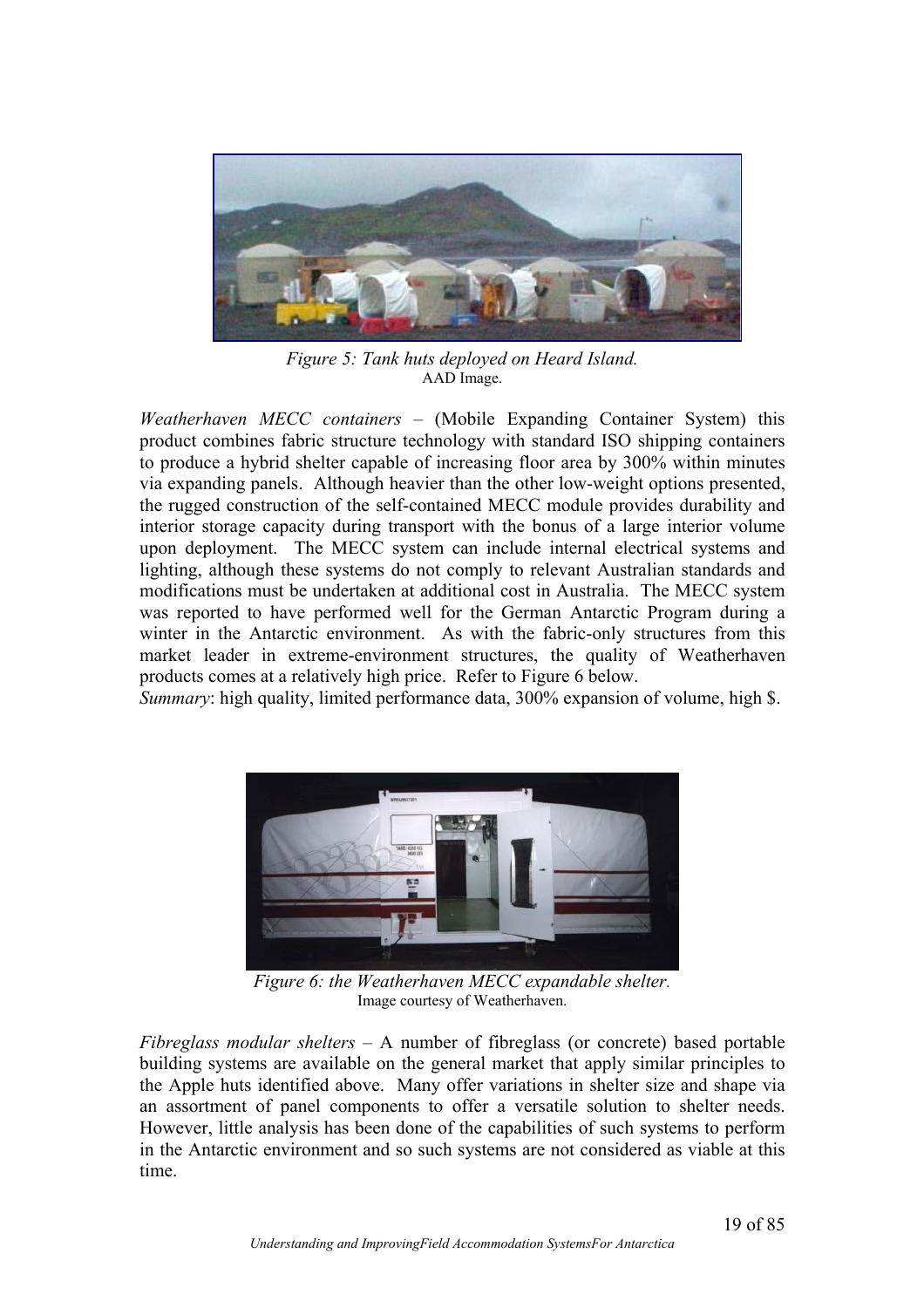*Summary*: low weight, limited polar design, unknown polar performance, unknown \$.

*Aluminium containers* (*light weight*) – The design of these light weight shelters was initiated previously by the Division to meet a need for durable, self-contained accommodation modules that could be deployed by helicopter. Prototype construction (incomplete) suggests that the project would succeed but at potentially high cost. The prototype model could be completed with limited additional investment, but this shelter system is not available for use at present. *Summary*: undeveloped, low weight, durable, high \$.

### *Rigid Structures - Durable*

Substantial portable structures such as shipping containers can offer durable design characteristics for long service lives, high thermal performance for reduced running costs, and the capability of extensive interior fit out to fill a variety of roles. Standard ISO container sizes allow use of common handling equipment and ship loading. Also, individual modules can often be combined to form larger self-contained installations. The high durability of such facilities allows them to be deployed for longer periods of time than less robust accommodation systems. The disadvantages posed by rigid structure accommodation systems are their limited ability for aerial deployment due to increased weight, higher capital cost, and fixed shipping volume.

Accommodation systems utilising *container style modules* are common to many industries around the world, however, not all the products available are suitable for deployment in polar conditions due to increased insulation and snow-ingress requirements. A variety of international or national companies offer products that may be suitable for use, but these have not been assessed at this time.

*Summary*: high durability, fixed volume, limited polar design, unknown polar performance, flexible interior fit out, high weight, high \$.

An alternative to the purchase of standard ISO-container based systems is the development of *custom container-style modules*. The AAD has previously initiated development of this style of shelter, utilising AANBUS panels secured to a steel carcase. Although showing promise, this system has not been completed and so is not available at present.

*Summary*: not developed, custom sizes, improved insulation, unknown \$.